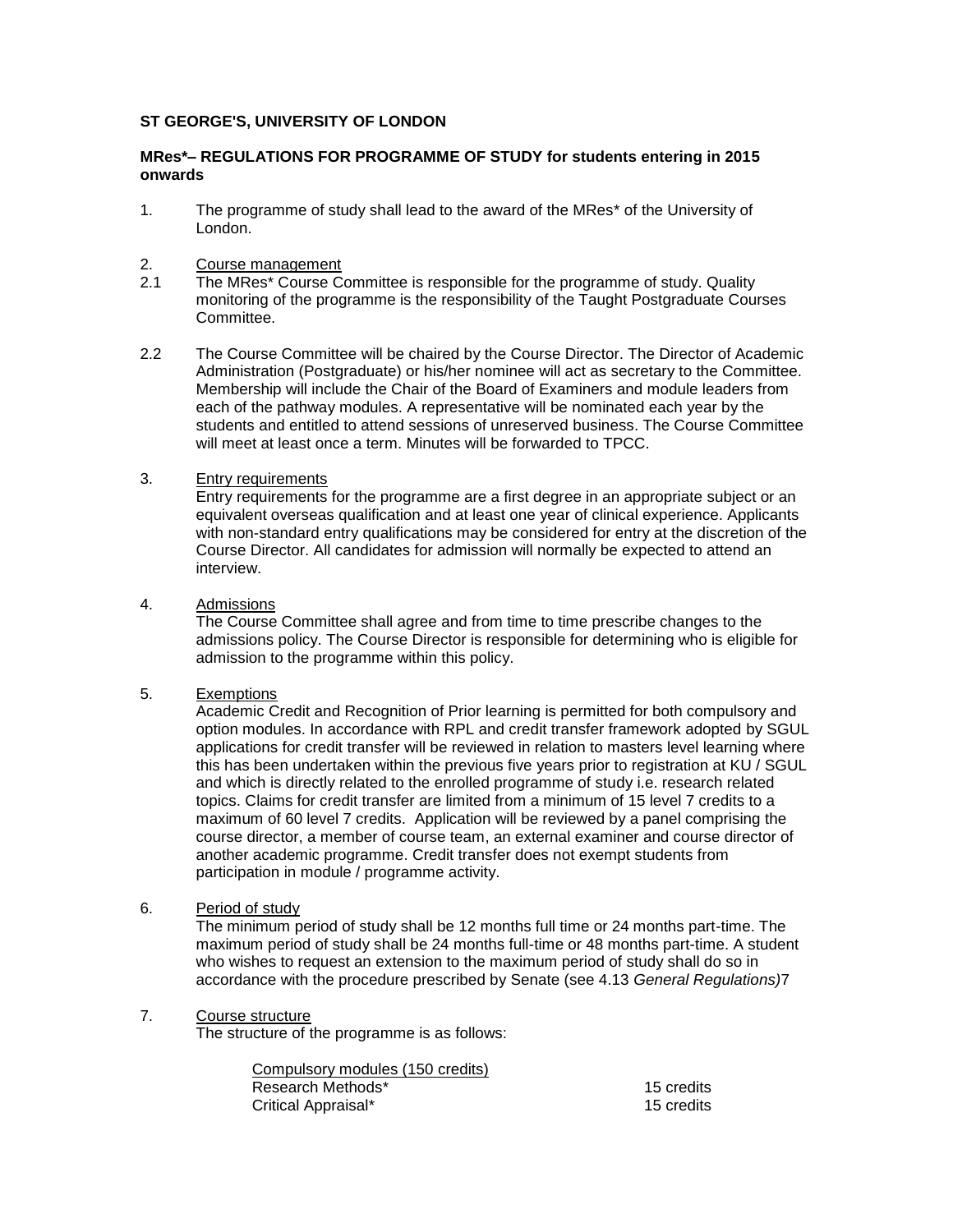| Applied Research in Clinical Practice<br>Research project                        | 15 credits<br>105 credits |
|----------------------------------------------------------------------------------|---------------------------|
| Option modules (to 30 credits)                                                   |                           |
| Statistics*<br>0R<br>Data Analysis*                                              | 15 credits                |
| Implementation and Improvement Science<br>OR.<br>Negotiated Independent Learning | 15 credits                |

\*Indicates common (core) foundation programme module

- 8. Assessment<br>8.1 The course a
- The course assessment will be weighted as follows:

| taught module assessments | 75 credits  |
|---------------------------|-------------|
| project                   | 105 credits |

- 8.2 Course work assignments will be prescribed for taught modules. Submission deadlines will be specified in the course handbooks. Module co-ordinators shall prescribe the topics and guidelines for each assignment and communicate these to students.
- 8.3 A written examination will take place for the module in Statistics. It will be a one-hour ten minute unseen paper covering topics taught during the module.
- 8.4 The dissertation will be submitted by the end of the course in September. This will take the form of a 15-20,000 word report (dissertation), a poster and an oral presentation on the research project conducted during the course.
- 8.5 An attendance requirement of 75% at taught sessions is specified.
- 9. The Course Committee shall agree, and from time to time make changes to, a scheme of assessment for the course.
- 10. Students are required to make a serious attempt at the assessments specified in 8 above. Course work must be submitted by the deadlines specified in the course handbook unless written permission for an extension is given. The Board of Examiners will determine at the end of the year whether a student's progress is sufficient to merit award of the degree.
- 11. Re-entry to assessments
- 11.1 Students are entitled to two attempts at each assessment.
- 11.2 Course work must normally be re-submitted within four weeks of receiving an initial fail mark for full time students and within eight weeks of receiving an initial fail mark for part time students. Marks for re-submitted course work are limited to bare pass (50%). Students who persistently fail to submit course work by the deadlines specified may have their registration terminated.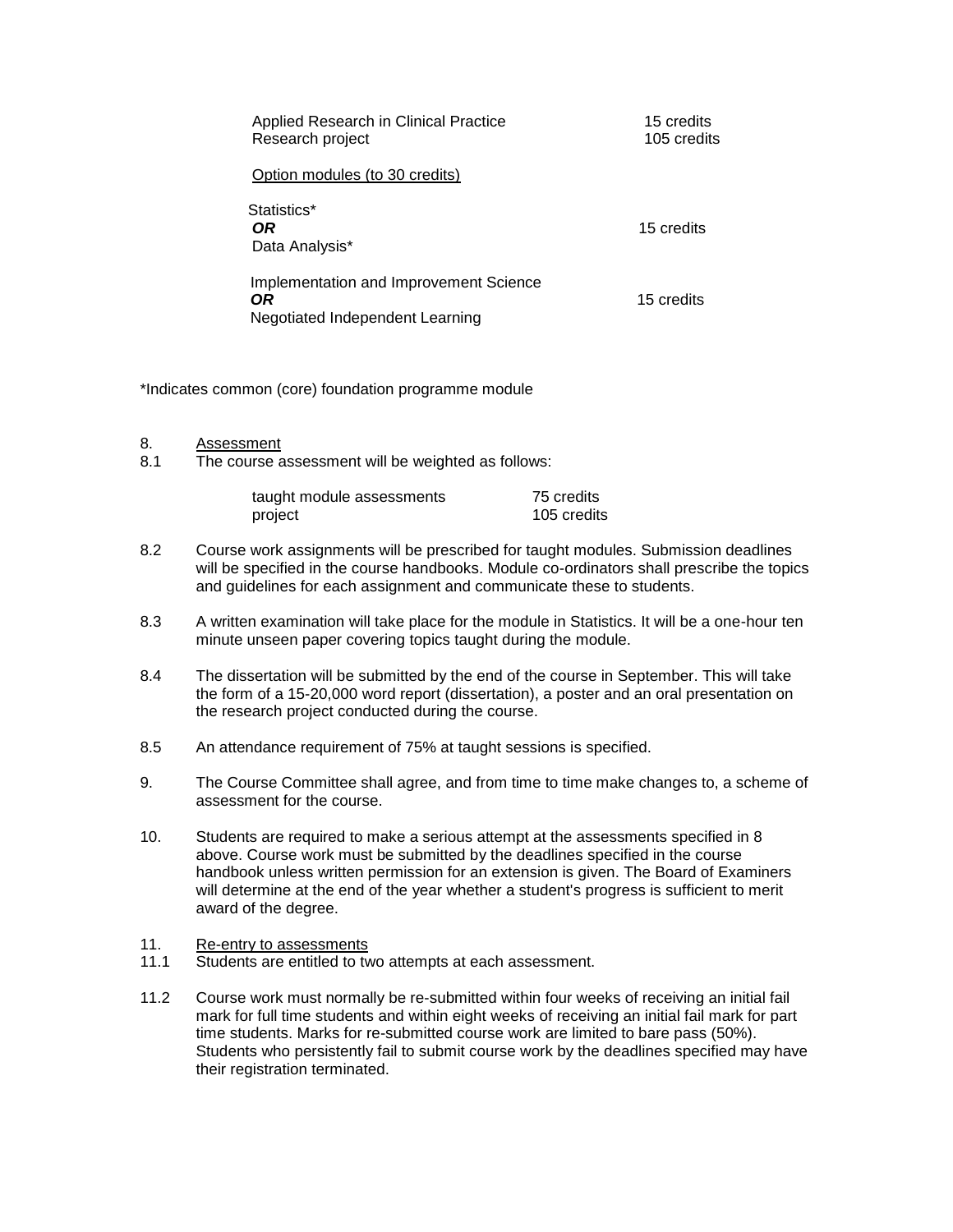- 11.3 Students who fail the formal written examination in Statistics at first attempt will be able to re-sit on one occasion. Marks for re-sit examinations will be limited to bare pass (50%).
- 11.4 Students are required to pass the Research Methods module and attain an overall average mark of ≥49.5 across all of the taught modules. Performance of an overall average ≥49.5 across all of the taught modules may compensate for a fail mark of 40-49% in one of the taught core or specialist modules excluding Research Methods.
- 11.5 Students who fail the dissertation at first attempt will be permitted to re-submit the dissertation on one occasion at a date determined by the Board of Examiners. Marks for the re-submission of the research project will be limited to the bare pass (50%). Students who fail the dissertation at second attempt will fail the degree, irrespective of marks gained in other assessments but may be awarded a Certificate at the Examiners' discretion.
- 12. Award
- 12.1 Candidates for the award of the degree must:
	- pass Research Methods module;
	- obtain an overall average mark of 49.5% across all the taught modules, with no more than one module mark of 40-49%
	- pass the dissertation
	- complete the attendance requirement satisfactorily

within the maximum registration period specified.

- 12.2 Candidates who pass at least four taught modules (60 credits) but do not complete the research project may be awarded a Postgraduate Certificate in Clinical Practice Research at the Examiners' discretion.
- 13 Distinctions and Merits

Criteria for the award of distinctions and merits will be specified in the scheme of assessment. Outright distinctions will be awarded to candidates obtaining >70% in the taught module assessments and the research project.

- 14 The date of the award of the qualification to successful students will be the date of the Board of Examiners meeting at which their final result is determined.
- 15. The detailed arrangements for the course and overall course plan will be published each year in the course handbook. Detailed syllabuses for each module will be published in module handbooks.
- 16. Board of Examiners
- 16.1 A Board of Examiners shall be appointed annually to serve from 1 October to 30 September with membership agreed by the Course Committee. The membership shall include the Course Director, Chair of the Board (who shall not be the Course Director) and at least three internal examiners (as defined in General Regulations 8.2.1.) deemed appropriate. At least one external examiner will be appointed each year as a member of the Board. Assessors may be invited to attend the Board where appropriate. The Director of Academic Administration (Postgraduate) shall act as secretary to the Board.
- 16.2 The Board of Examiners shall have the power to determine all final marks awarded to students, to decide on students' progression within the course, to decide on the award of